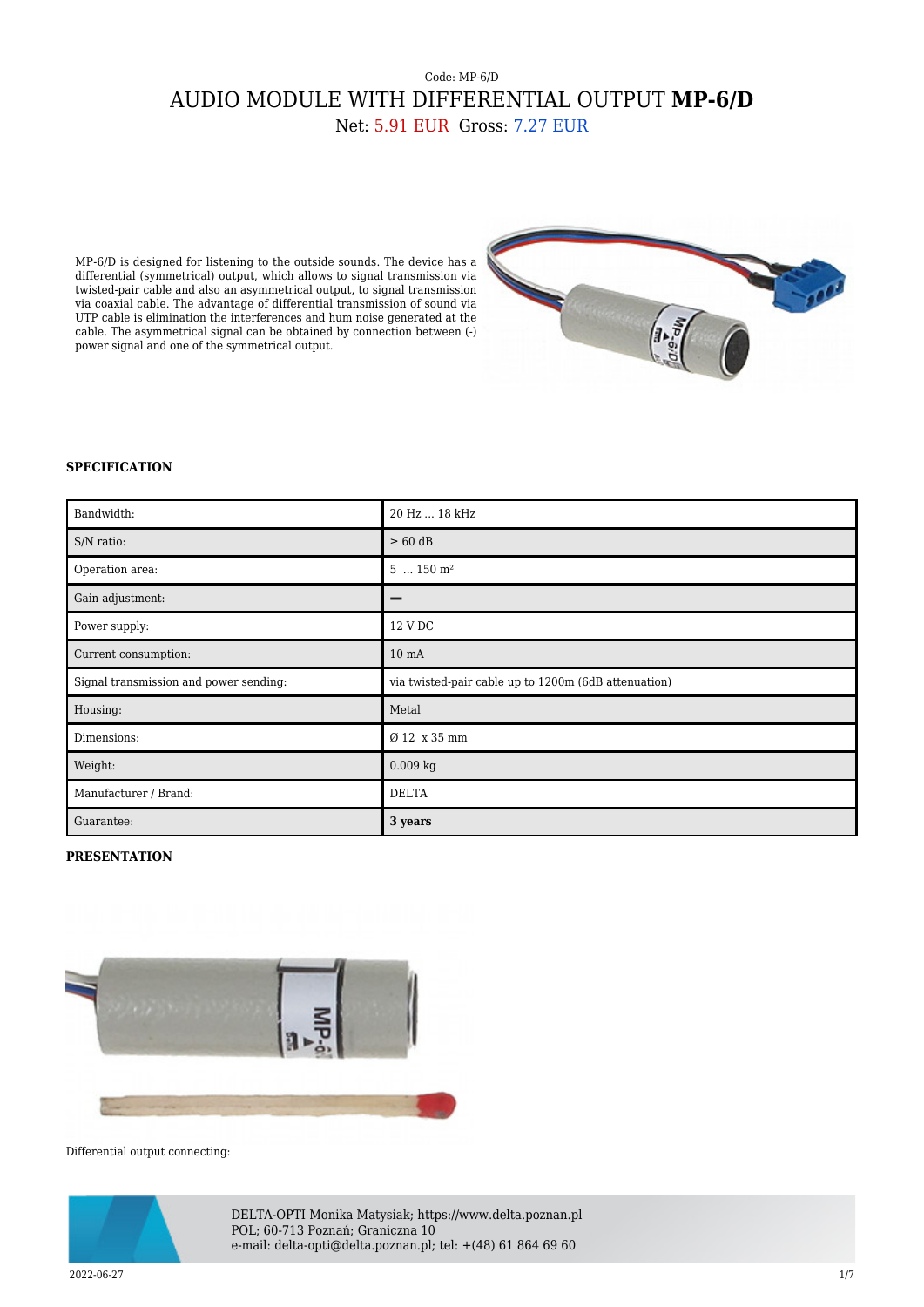

- 1) 12V
- 2) audio
- 3) Power adapter
- 4) twisted-pair cable

Asymmetrical output connecting:



- 1) 12V
- 2) audio
- 3) Power adapter
- 4) shielded cable
- Module wires description:



1) 12V 2) audio Example of device mounting: Drill a hole Ø12mm:



DELTA-OPTI Monika Matysiak; https://www.delta.poznan.pl POL; 60-713 Poznań; Graniczna 10 e-mail: delta-opti@delta.poznan.pl; tel: +(48) 61 864 69 60

2022-06-27 2/7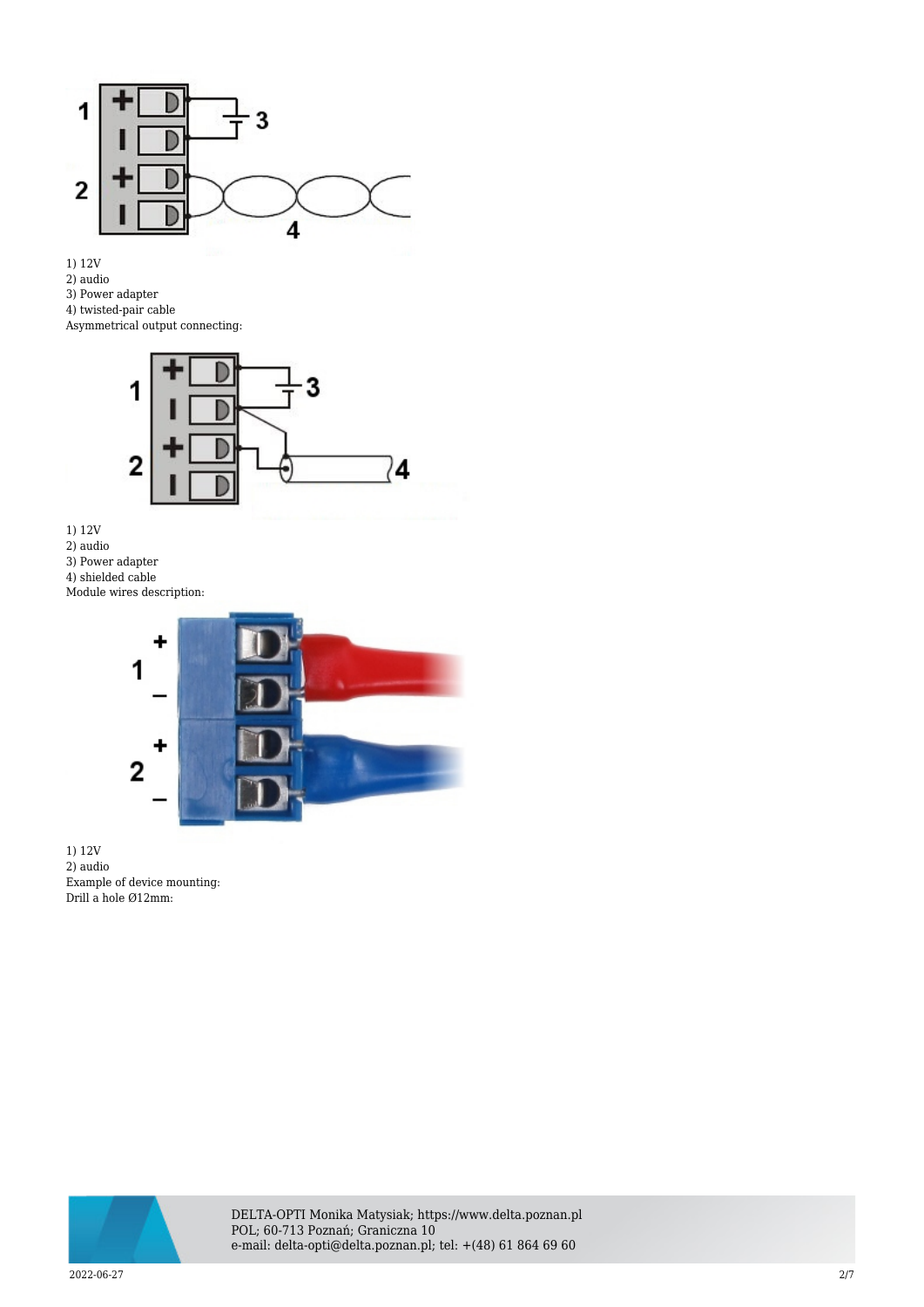

Put the module in the hole. The microphone can not stick out over the surface:



Using twisted-pair cable connect the audio signal and power (free pair of wires can be used for example to video signal transmission):

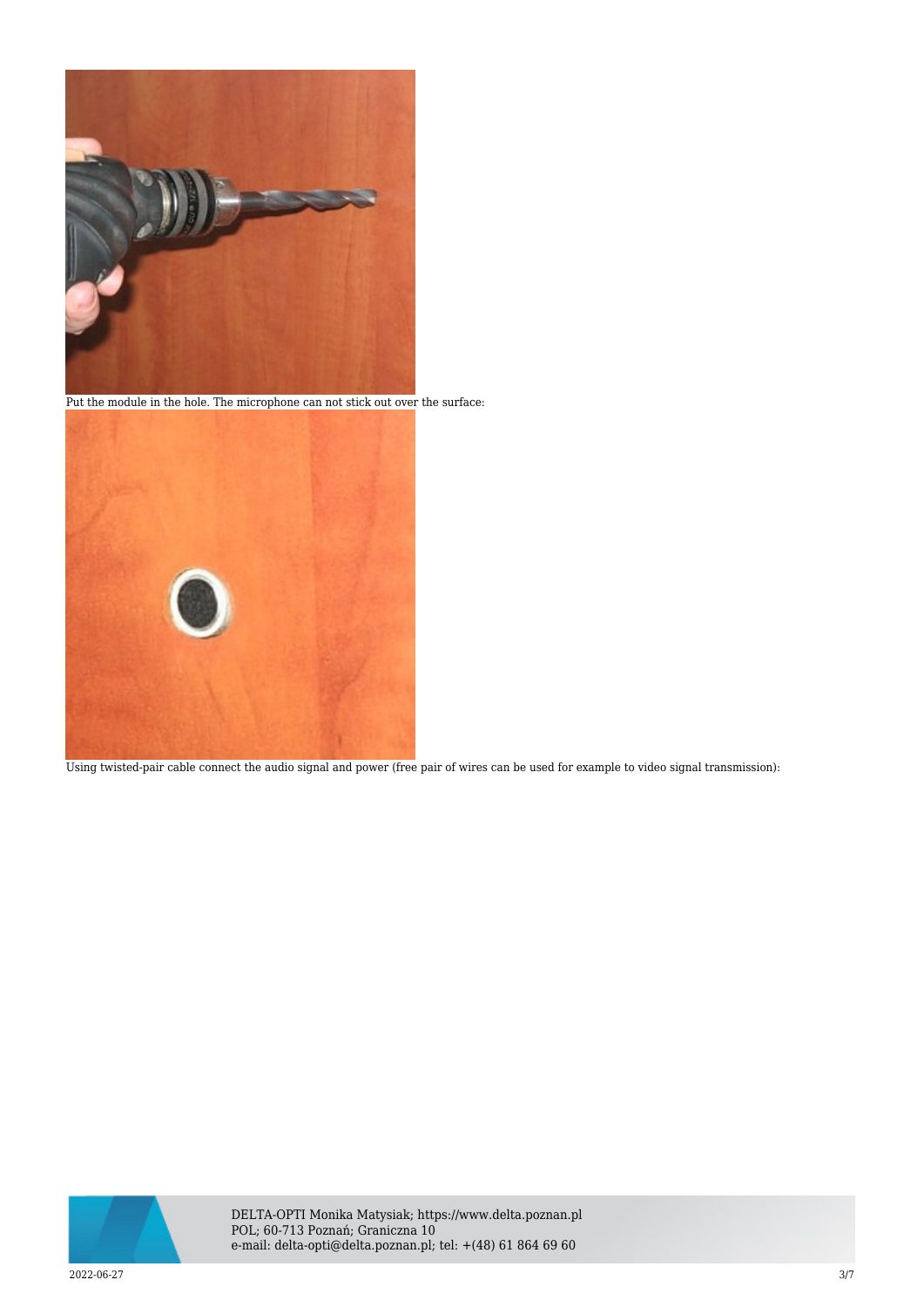

Mounting and camouflage the module in the wall: Drill a hole Ø12mm:



Separate terminal and connect the computer twisted-pair cable (free pair of wires can be used to video signal transmission from camera):



DELTA-OPTI Monika Matysiak; https://www.delta.poznan.pl POL; 60-713 Poznań; Graniczna 10 e-mail: delta-opti@delta.poznan.pl; tel: +(48) 61 864 69 60

2022-06-27 4/7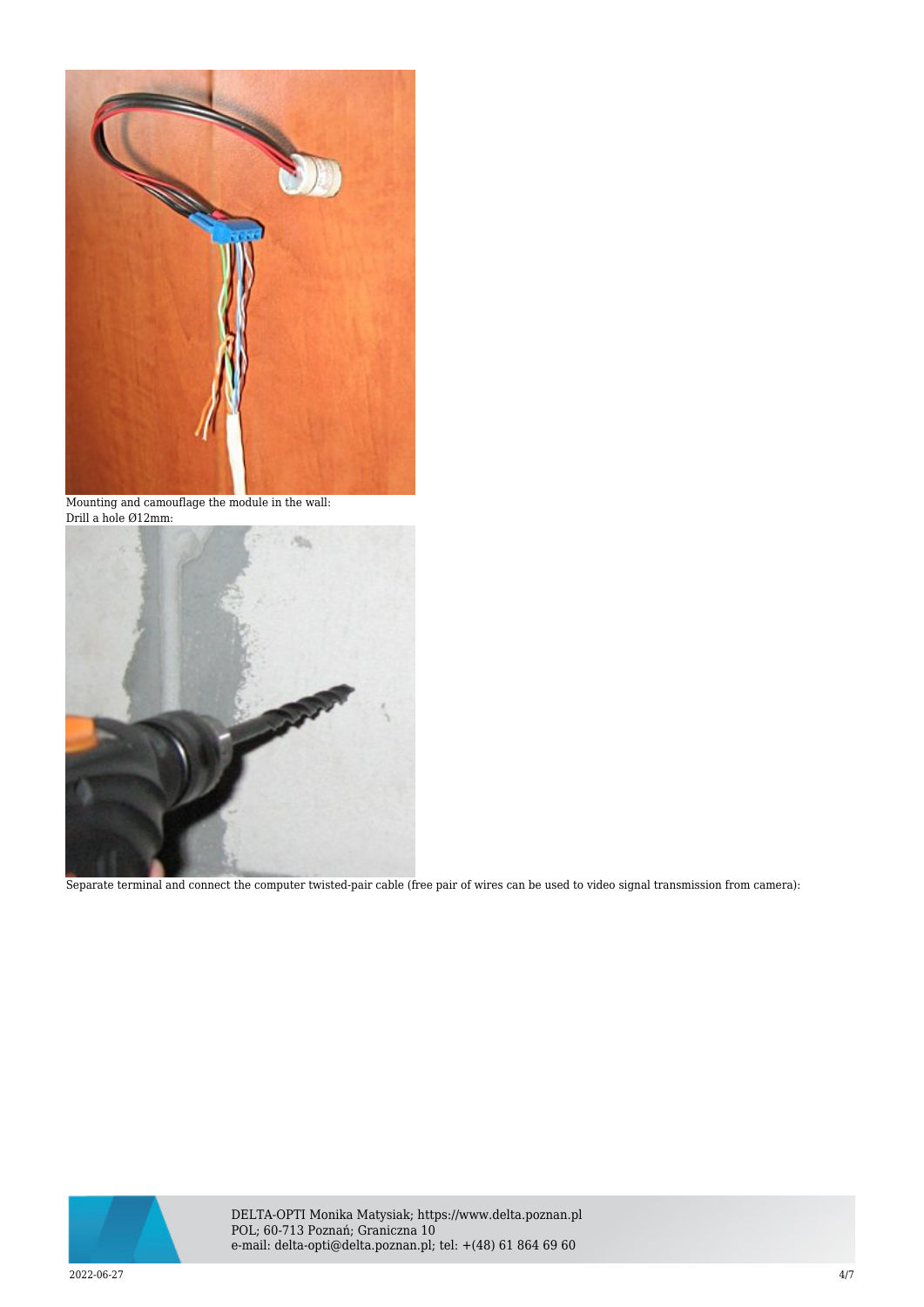

Two elements of the terminal set one after the other and wrap with insulating tape to easily mounting in the hole:



Put the module in the wall hole:





DELTA-OPTI Monika Matysiak; https://www.delta.poznan.pl POL; 60-713 Poznań; Graniczna 10 e-mail: delta-opti@delta.poznan.pl; tel: +(48) 61 864 69 60

2022-06-27 5/7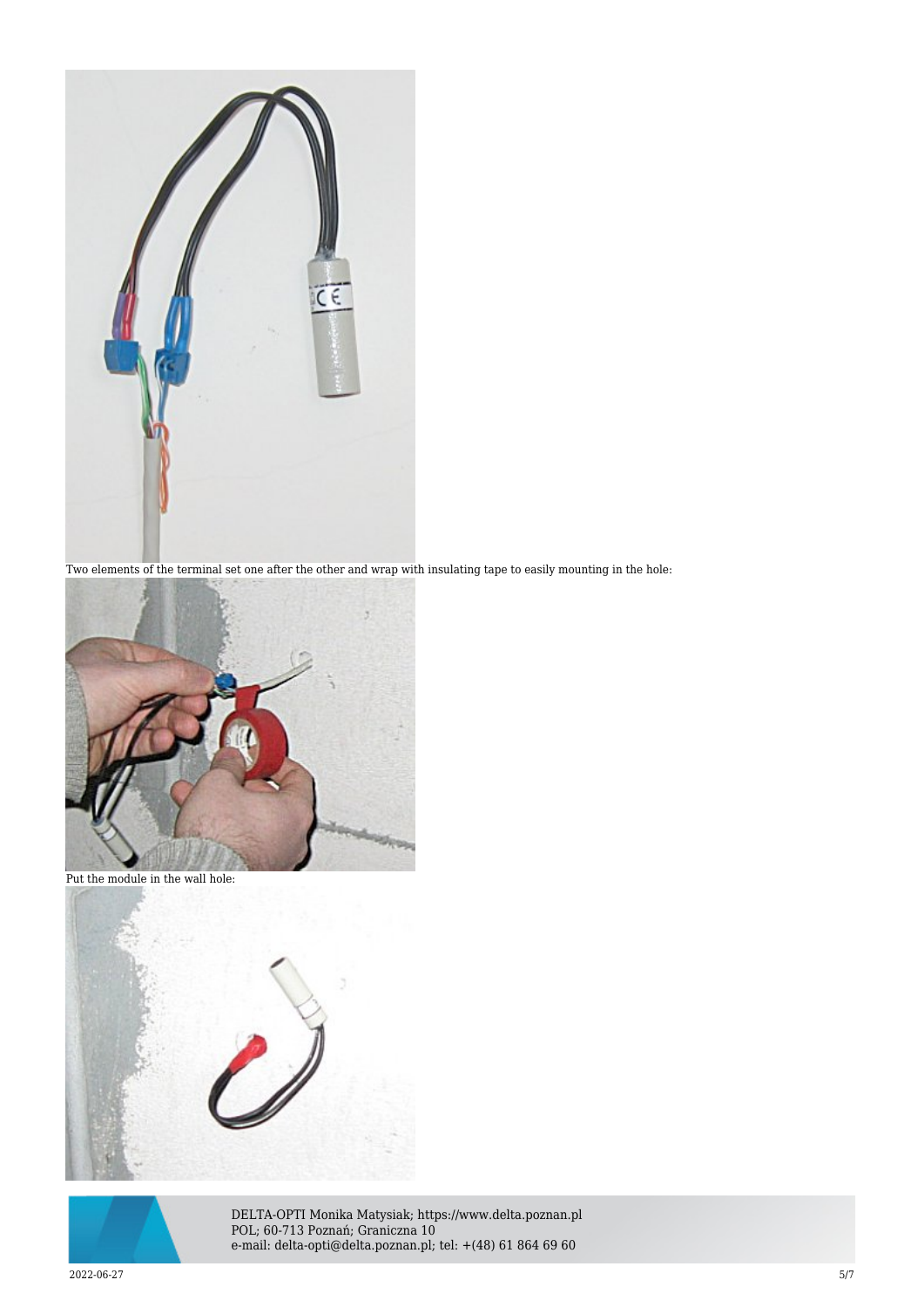View on the module in the wall:



Cut the end of the wall plug Ø12mm:



Camouflage the module in the wall with the cut end of the wall plug: T.



View on the other wall side connection:



DELTA-OPTI Monika Matysiak; https://www.delta.poznan.pl POL; 60-713 Poznań; Graniczna 10 e-mail: delta-opti@delta.poznan.pl; tel: +(48) 61 864 69 60

2022-06-27 6/7